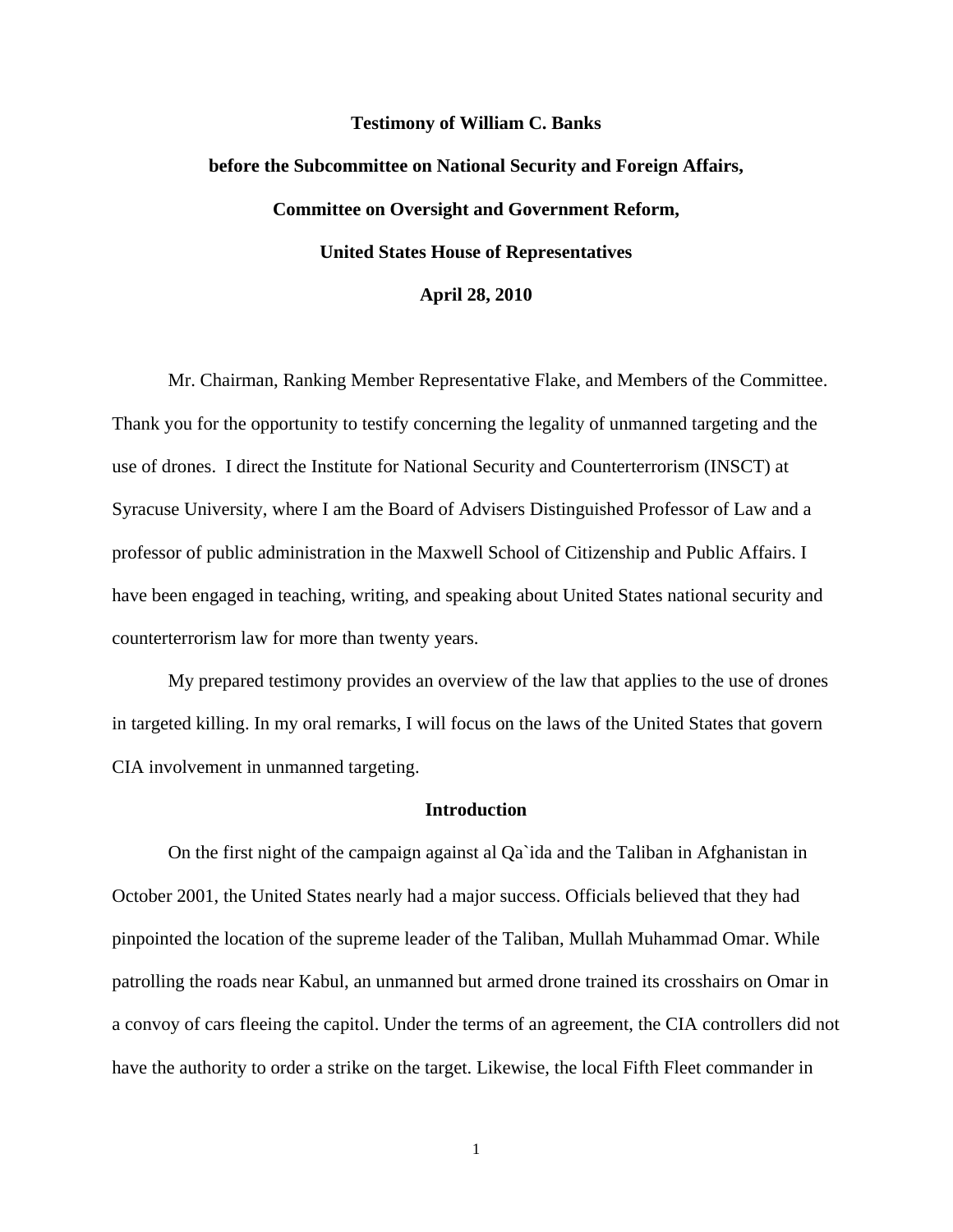Bahrain lacked the requisite authority. Instead, following the agreement they sought approval from United States Central Command (CENTCOM) in Tampa to launch the Hellfire missile from the Predator drone positioned above Omar.

The Predator followed the convoy to a building where Omar and about 100 guards sought cover. Some delay ensued in securing General Tommy R. Franks' approval. One report indicated that a full-scale fighter-bomber assault was requested, and that General Franks declined to approve the request on the basis of legal advice he received on the spot.<sup>[1](#page-10-0)</sup> Another report suggested that the magnitude of the target prompted General Franks to run the targeting by the White House.<sup>[2](#page-10-1)</sup> Media reports indicated that President Bush personally approved the strike, although the delay permitted time for Mullah Omar to change his location and thus disrupt the attack.<sup>[3](#page-10-1)</sup> F-18s later targeted and destroyed the building, but Omar escaped.<sup>[4](#page-10-1)</sup> Some speculated that the attack was aborted because of the possibility that others in a crowded house might be killed.

The decision to target specific individuals with lethal force after September 11 was neither unprecedented nor surprising. In appropriate circumstances the United States has engaged in targeted killing at least since a border war with Mexican bandits in  $1916$ <sup>[5](#page-10-1)</sup>. In a time of war, subjecting individual combatants to lethal force has been a permitted and lawful instrument of waging war successfully. But new elements of the targeted killing policy emerged in recent years, in response to terrorism and its threats against the United States at home and abroad.

The components of the targeted killing policy quickly took on a sharper focus soon after September 11. For the first time, pilotless drone aircraft were equipped both with sophisticated surveillance and targeting technology and with powerful Hellfire missiles capable of inflicting lethal force effectively from a safe distance. After the near miss on Mullah Omar, no verified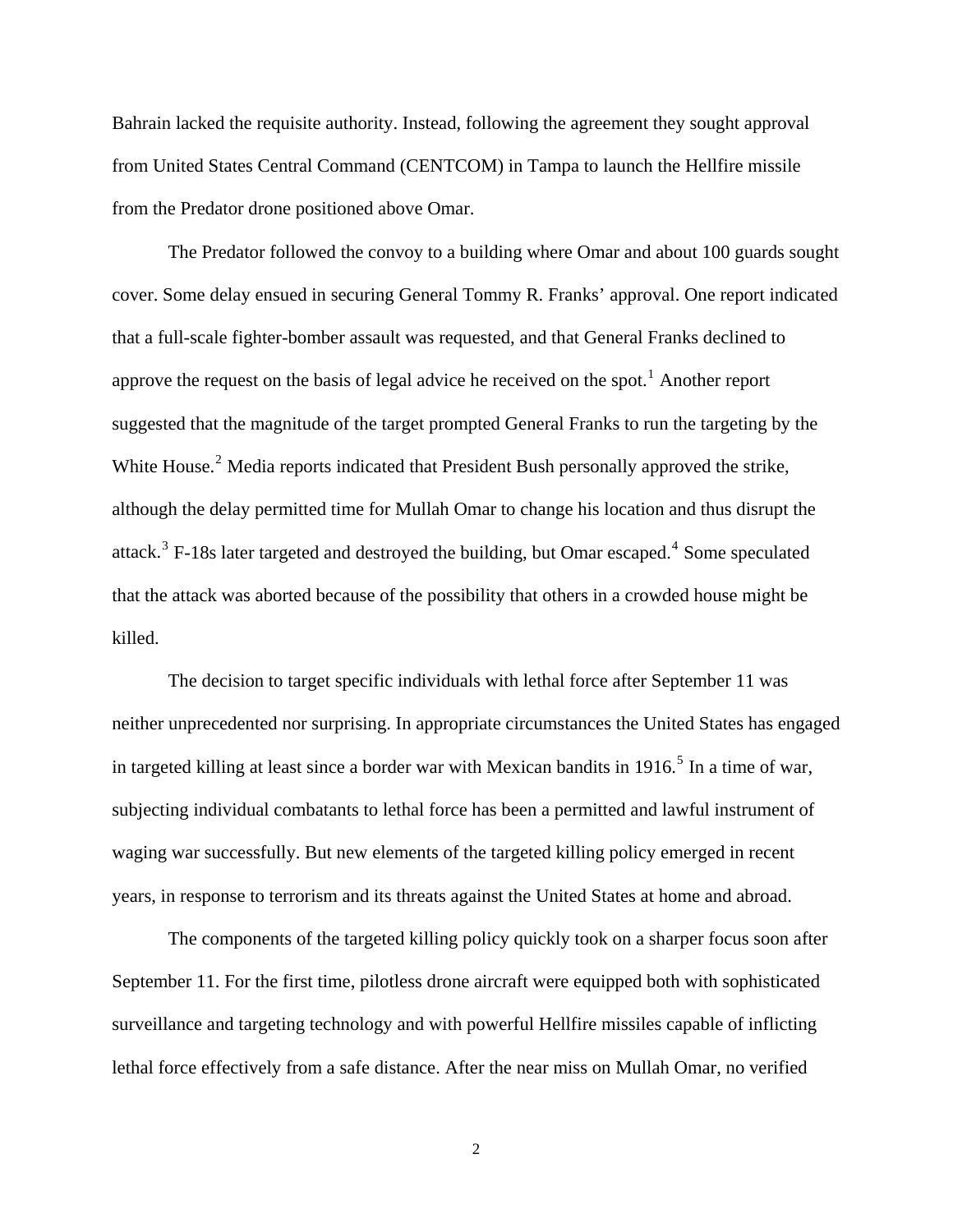intelligence reported seeing, much less targeting, either Omar or Usama bin Laden during the Afghanistan campaign. However, on November 3, 2001, a missile-carrying Predator drone killed Mohammed Atef, al Qa`ida's chief of military operations, in a raid near Kabul.<sup>[6](#page-10-1)</sup> Then, in early May 2002 the CIA tried but failed to kill an Afghan factional leader, Gulbuddin Hekmatyar, an Islamic fundamentalist who had vowed to topple the government of Hamid Karzai and to attack U.S. forces.<sup>[7](#page-10-1)</sup>

The calculus for targeted killing changed dramatically on November 3, 2002, when a drone fired a Hellfire missile and killed a senior al Qa`ida leader and five low-level operatives traveling by car in a remote part of the Yemeni desert.<sup>[8](#page-11-0)</sup> In the first use of an armed Predator outside Afghanistan or, indeed, the first military action in the war against terrorism outside Afghanistan, Qaed Salim Sinan al-Harethi was killed. Al Harethi was described as the senior al Qa`ida official in Yemen, one of the top ten to twelve al Qa`ida operatives in the world, and a suspect in the October 2000 suicide bombing of the U.S. destroyer Cole, where 17 American Navy personnel were killed. U.S. intelligence and law enforcement officials had been tracking his movements for months before the attack. Along with al Harethi, killed in the Predator strike were five other al Qa`ida operatives, including an American citizen of Yemeni descent, Kamal Derwish, who grew up in the Buffalo suburb of Tonawanda and who, according to FBI intelligence, recruited American Muslims to attend al Qa`ida training camps.

Now, after years of fighting in Iraq and Afghanistan, the focus of attention for lethal targeting has shifted to Waziristan and neighboring border areas in Pakistan. Last August 5, Baitallah Mehsud was killed when two Hellfire missiles were fired from a Predator drone piloted by someone at CIA headquarters in Virginia. Mehsud was the commander of the Pakistan Taliban. He had terrorized the Pakistani government for years, kidnapped Pakistani soldiers,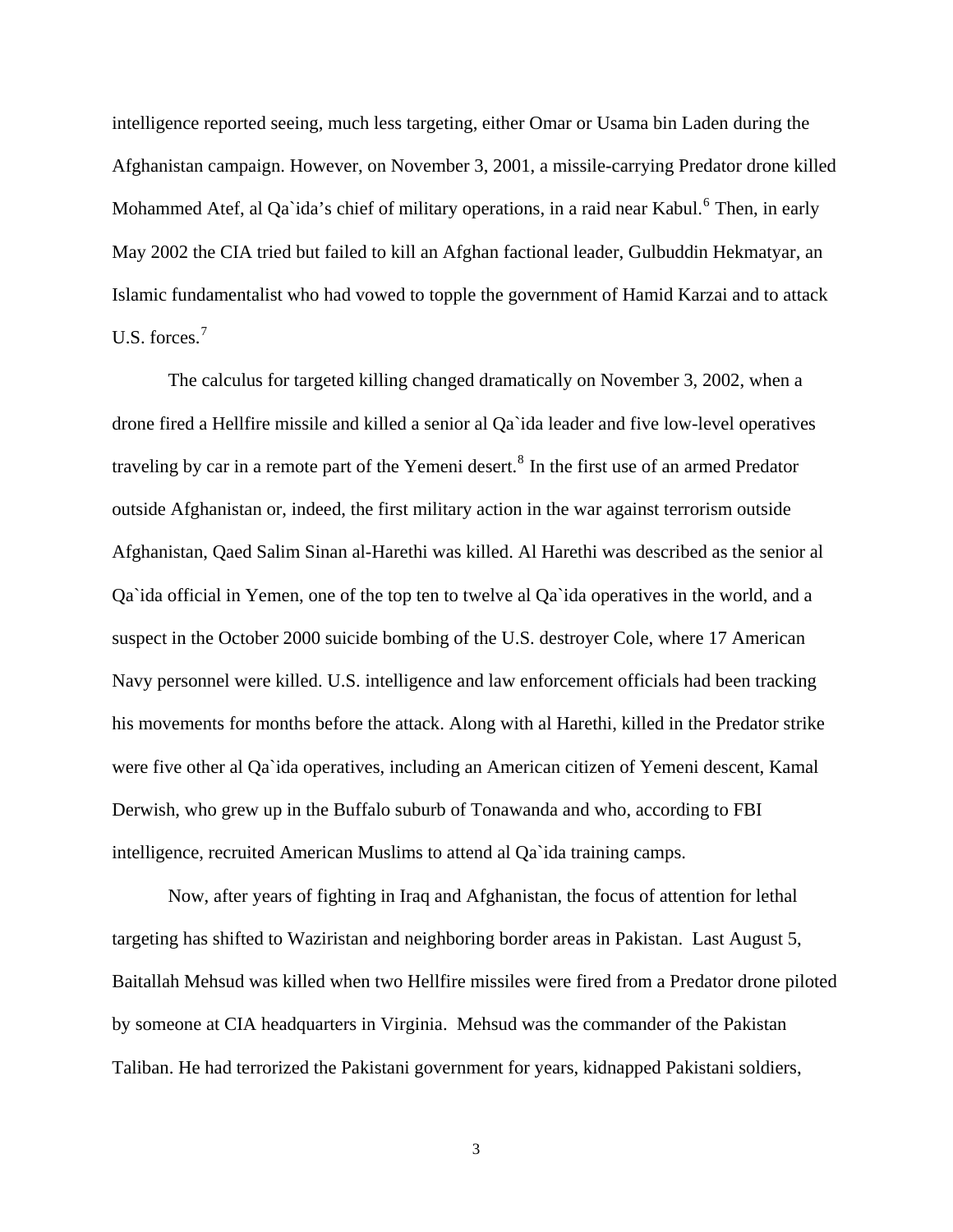deployed suicide bombers into the streets of Pakistan, masterminded the assassination of Prime Minister Benazir Bhutto, and was implicated in attacks on U.S. forces in Afghanistan. The missiles struck while Mehsud was lying on the roof of his father-in-law's house, apparently while receiving an intravenous drip for his diabetes or a kidney condition. His wife and uncle were killed, along with his in-laws and eight others, including Mehsud's bodyguards. To many, news of Mehsud's death underscored an important victory against terrorists. To some others, his death was murder. It was significant that Mehsud was in Pakistan, not Afghanistan, and that the trigger was pulled by the CIA, not the U.S. military. Was Mehsud a combatant involved in an armed conflict with the United States in Pakistan? Alternately, was he a civilian who was taking a direct part in hostilities during an armed conflict? If there was no armed conflict in Pakistan when Mehsud was targeted, did the United States nonetheless possess the U.S. and/or international legal authority to target Mehsud with lethal force?

### **Overview of the Law that Applies to the use of Drones in Targeted Killing**

During his campaign, President Obama promised to pursue terrorists around the world, including in their refuges in Pakistan. In 2009, President Obama ordered more drone strikes than President Bush ordered in two terms as President. In the first months of 2010, the pace quickened, as more than a dozen strikes were carried out in the first six weeks of the year, killing up to ninety suspected militants. The administration's legal position was outlined by State Department Legal Adviser Harold Koh in a March 24 speech. Koh offered a vigorous defense of the use of force against terrorists, including the targeting of persons "such as high-level al Qaeda leaders who are planning attacks."<sup>[9](#page-11-0)</sup> Koh indicated that each strike is analyzed beforehand based on "considerations specific to each case, including those related to the imminence of the threat, the sovereignty of the states involved, [and] the willingness and ability of those states to suppress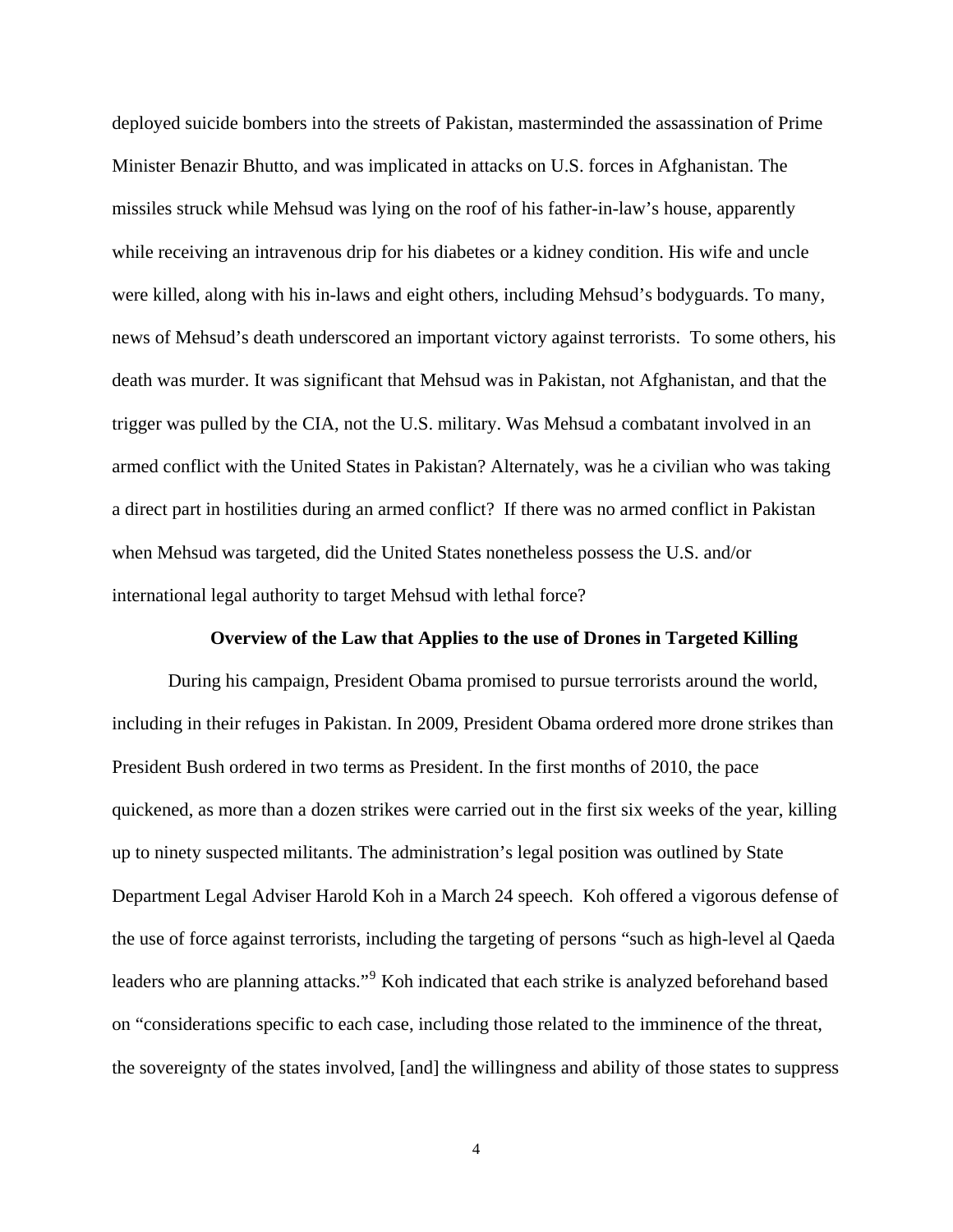the threat the target poses."[10](#page-11-0) Koh indicated that the operations conform to "all applicable law,"<sup>[11](#page-11-0)</sup> and are conducted consistent with the principles of distinction and proportionality. Just what constitutes "all applicable law" in the use of drones in targeted killing?

Regardless of the policy efficacy of the drone strikes, it is never sufficient under the rule of law that a government policy is wise. It must also be supported by law, not just an absence of law violations, but positive legal authority. Indeed, where the subject is intentional, premeditated killing by the government, the need for clearly understood legal authority is paramount. After all, legal authority is what distinguishes murder from lawful policy.

Under the Constitution, the President may order targeted killing in defense of the United States in war. The President's authority as Commander in Chief to "repel sudden attacks"<sup>[12](#page-11-0)</sup> has traditionally had a real time dimension, or a sort of imminence requirement, by analogy to the doctrine of self-defense at international law. Yet a terrorist attack is usually over before it can be repelled in real time, and when the attack is a suicide attack, it is impracticable to strike back. In addition, the United States has learned to expect terrorists to pursue a course of continuing attacks against us. As such, over time a domestic law anticipatory self-defense custom has emerged that permits the President to use deadly force against a positively identified terrorist if he has exhausted other means of apprehending him.<sup>[13](#page-11-0)</sup> Congress surely has the legal authority to regulate the use of force in this setting, and it has done so.

The National Security Act of 1947 authorized the CIA to "perform such other functions and duties related to intelligence affecting the national security as the President or National Security Council may direct."<sup>[14](#page-11-0)</sup> Although the original grant of authority in 1947 likely did not contemplate targeted killing, the 1947 Act was designed as dynamic authority to be shaped by practice and necessity, and by the 1970s, the practice came to include targeted killing. After the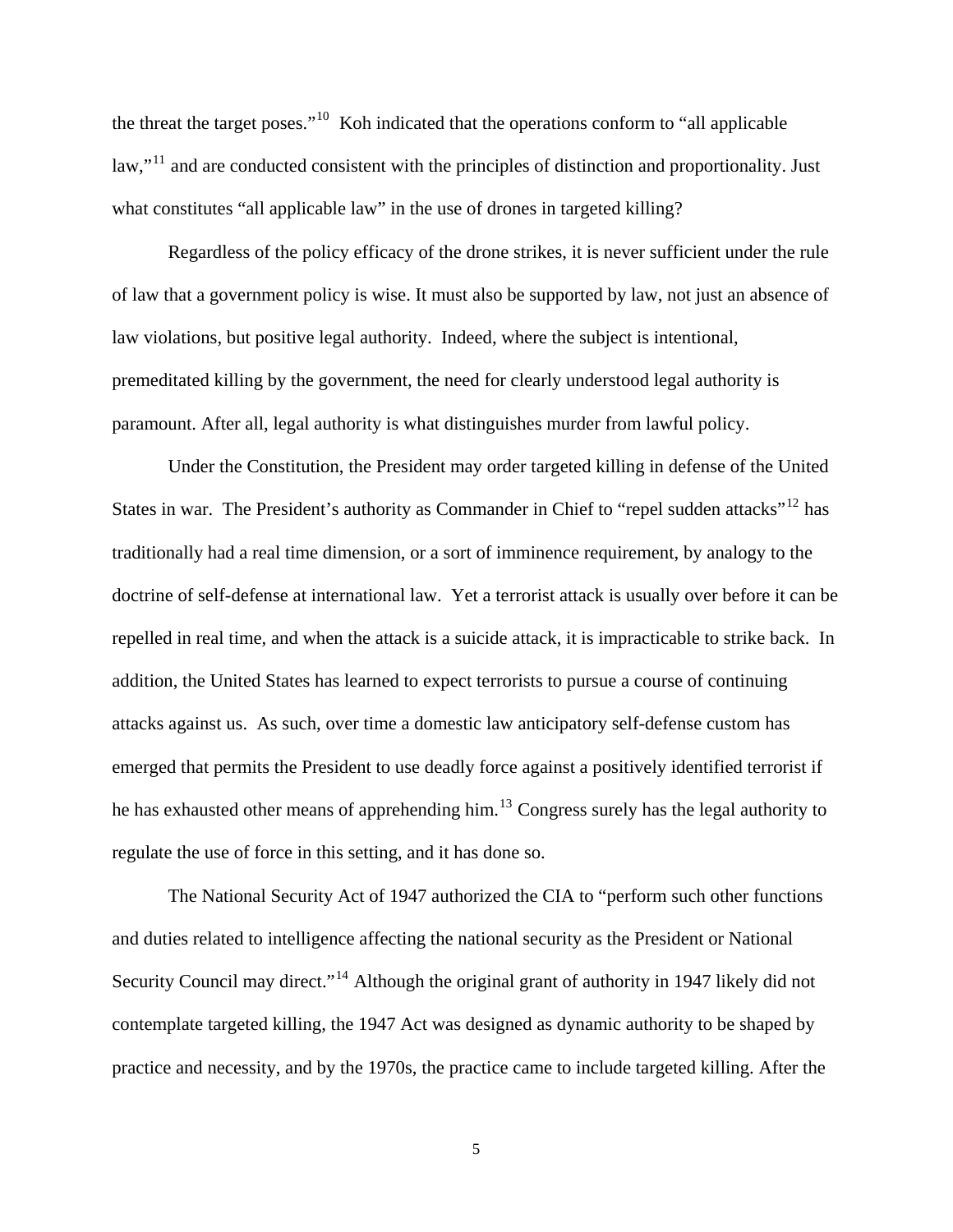Church Committee learned of and disapproved assassination plots of the CIA or its agents in the mid-1970s, President Ford issued an executive order prohibiting CIA involvement in assassination (but notably not restricting targeted killing) and Congress enacted intelligence oversight legislation that, as amended, continues to require reporting to Congress by the President of significant anticipated intelligence operations.

In the weeks after September 11, President Bush signed an intelligence finding giving the CIA broad authority to pursue terrorism around the world.<sup>[15](#page-11-0)</sup> A finding contains the factual and policy predicates for the intelligence activities authorized in any significant operation, and the document must be personally approved by the President. By statute, a finding must accompany any covert operation approved by the President, including those that permit targeted killing. (The military use operations orders, and are thus neither given authority nor restricted by the findings.) In the classified finding, the President delegated targeting and operational authority to senior civilian and military officials. Revised findings, including any prepared by President Obama, along with their precise approval mechanisms, remain classified. The authority given in these presidential findings is surely the most sweeping and most lethal since the founding of the CIA. In part, the findings contemplate a high and unprecedented degree of cooperation between the CIA and Special Forces, as well as other military units.

Terrorists were first singled out by name in a 1995 Executive Order by President Clinton that introduced a category of "specially designated terrorists" on a list maintained by the Secretary of State and the Treasury Office of Foreign Assets Control.<sup>[16](#page-11-0)</sup> In fact, the CIA has been authorized since 1998 to use covert means to disrupt and preempt terrorist operations planned by Usama bin Laden. The Clinton administration directive was affirmed by President Bush before September 11 and was based on evidence linking al Qa`ida to the August 1998 bombings of U.S.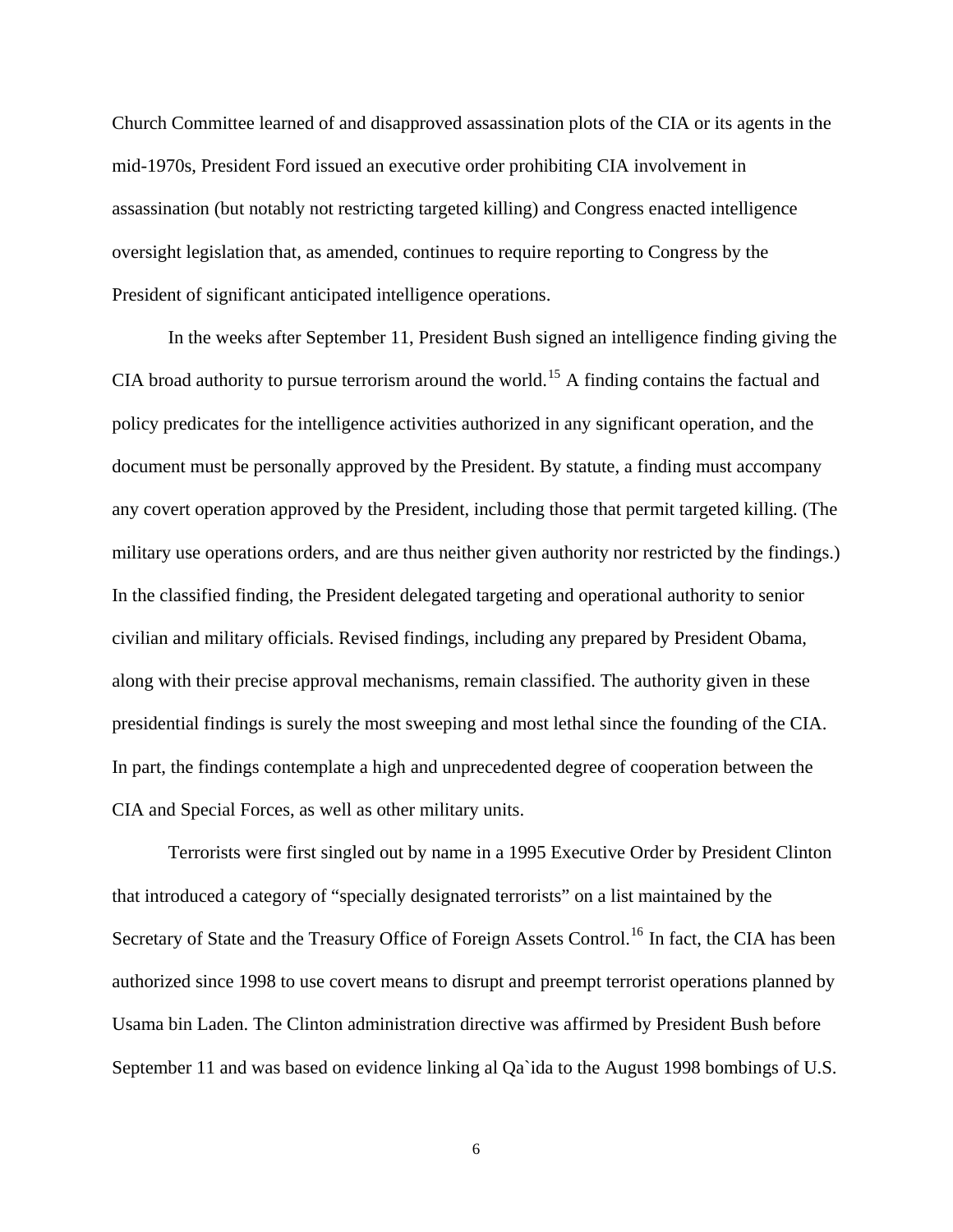embassies in Africa. The directive stopped short of authorizing targeted killing, but did authorize lethal force for self-defense.

The 2001 finding was apparently modified in 2006 by President Bush to broaden the class of potential targets beyond UBL and his close circle, and also extends the boundaries beyond Afghanistan.<sup>[17](#page-11-0)</sup> In permitting explicitly the targeting of an individual with lethal force, the finding also more narrowly focuses the potential to inflict violence. Because the Yemen strike was authorized by the President in an intelligence finding, at first blush, the relevant law is the law of intelligence. Since the Hughes-Ryan Amendment of  $1974$ , <sup>[18](#page-11-0)</sup> Congress has authorized CIA covert operations if findings are prepared and delivered to select members of Congress before the operation described, or in a "timely fashion" thereafter. So long as the intelligence committees are kept "fully and currently informed," the intelligence laws permit the President broad discretion to utilize the nation's intelligence agencies to carry out national security operations, implicitly including targeted killing.<sup>[19](#page-11-0)</sup> Such an operation would follow intelligence law as an "operation in foreign countries, other than activities intended solely for obtaining necessary intelligence,"[20](#page-11-0) and thus presumably would be conducted pursuant to statutory authority.

To some it seemed that the 2001 finding ran counter to the long-standing ban on political assassination. Enshrined in an executive order first by President Gerald Ford and unchanged since President Reagan's iteration in 1981, the directive forbids political assassination but does not define the term.<sup>[21](#page-11-0)</sup> Just what does distinguish lawful targeted killing from unlawful political assassination? The answer turns upon which legal framework applies. During war, whether authorized by Congress or fought defensively by the President on the basis of his authority, targeted killing of individual combatants is lawful, although killing by treacherous means through the use of deceit or trickery—is not. In peacetime, any extra-judicial killing by a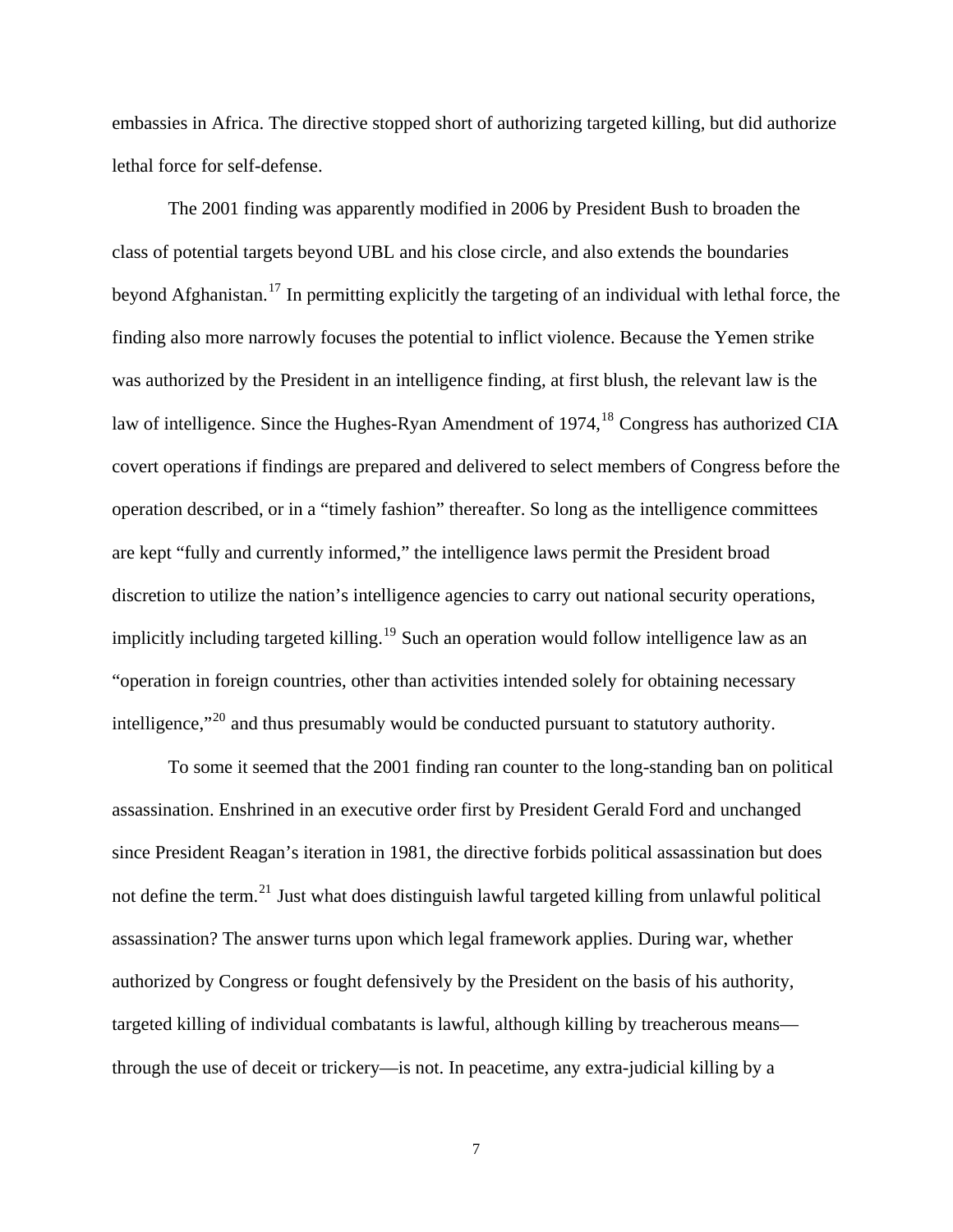government agent is lawful only if taken in self-defense or in defense of others. But what rules apply when the United States is engaged in a nontraditional war on terrorism, or war against al Qa'ida? The evolving customary law of anticipatory self-defense and intelligence legislation regulating the activities of the CIA supply adequate, albeit not well articulated or understood legal authority for the drone strikes.

In addition to the President's constitutional authorities as commander in chief and his authorities over intelligence activities authorized by statute, the President's finding may also be supported by Congress's September 14, 2001 Authorization for the Use of Military Force (AUMF) giving the President the authority to use "all necessary and appropriate force" against "persons he determines planned, authorized, committed, or aided the terrorist attacks" of September 11. The sweeping authority granted in the resolution is not time-limited; nor does it have a geographic constraint. Nor is his discretion on choice of target narrowed in any way, so long as the target is connected to September 11 and al Qa'ida.<sup>[22](#page-11-0)</sup> In my view, Congress should revisit the AUMF, now nearly nine years after enactment, and provide a more fine-grained authorization for the use of military force against terrorists. Criteria should be supplied for the use of force in self-defense, including targeted killings, within and outside what are regarded as traditional battlefields. Congress should debate the criteria for triggering the use of lethal force against suspected terrorists. Is functional membership in al Qa'ida or a related group sufficient? Must the target be taking a direct part in hostilities, or is providing financial or logistical support to terrorists enough to permit targeting with lethal force? To what extent should the consent of a sovereign state be required before military force is used against terrorists who seek refuge in that state?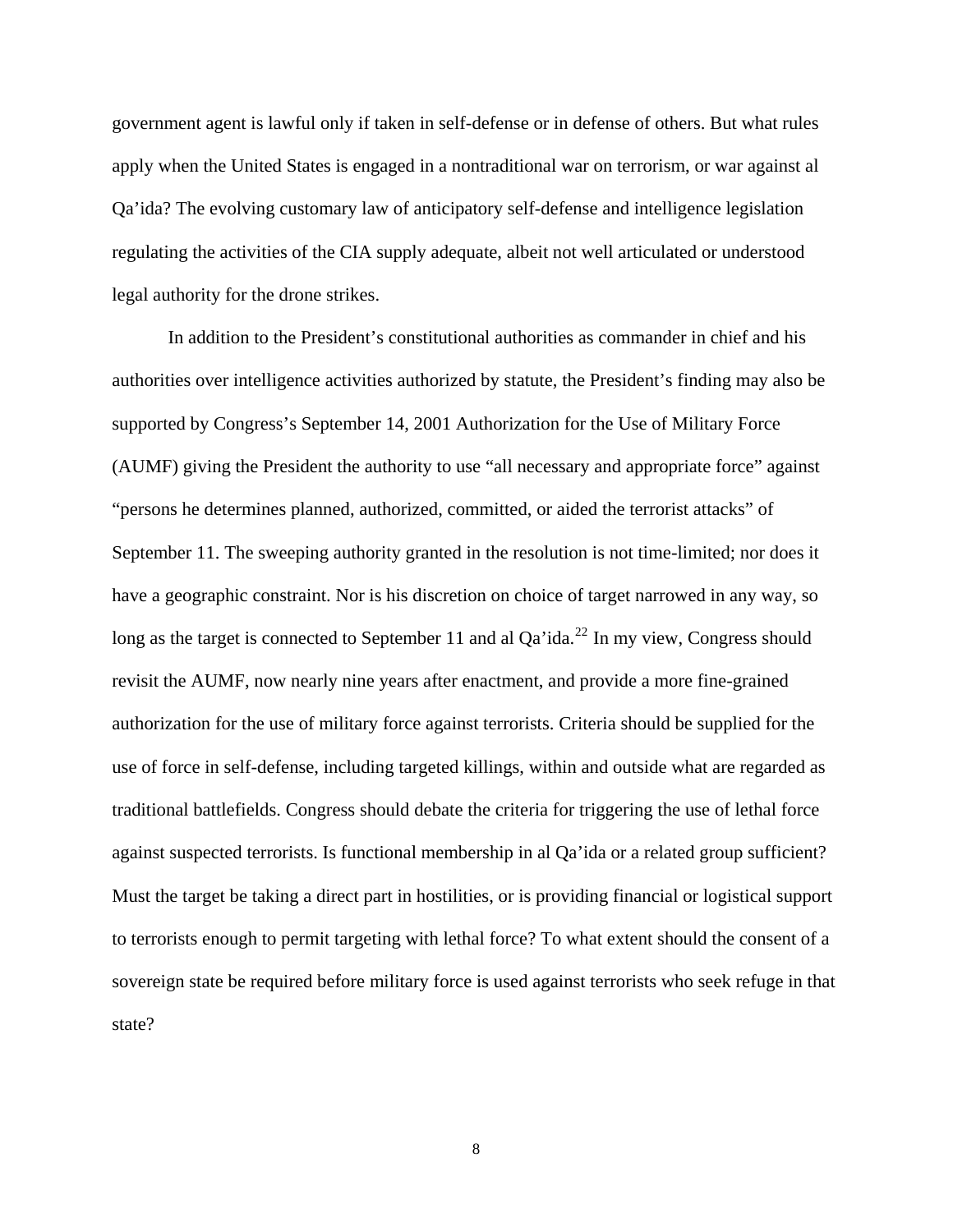Under what conditions could a U.S. citizen be subject to a Predator attack, ordered by the CIA or the military? Before September 11, the government's authority to kill a citizen outside the judicial process was generally restricted to situations where the American is threatening directly the lives of other Americans or their allies.<sup>[23](#page-12-0)</sup> Still, the President's intelligence finding does not make any exception for Americans. The authority to target U.S. citizens is thus implicit, not explicit. In addition, if the AUMF authorizes strikes against al Qa'ida operatives, there may be authority to use lethal force against the radical American-citizen cleric Anwar al-Awalki, who is apparently hiding in Yemen, and who has shifted from encouraging attacks on the United States to directly participating in them.

The defensive use of force—targeted at a known al Qa`ida leader, for example—also has firm legal roots in customary international law. In making operational decisions like the one made to strike with the Predator in Afghanistan, Yemen, or Pakistan, the international and U.S. law concerning self-defense permits targeting al Qa`ida combatants, although carrying out the strike in a terrorist sanctuary (Pakistan or Yemen, for example) rather than on a traditional battlefield complicates the international legal issues.

On the one hand, President Bush asserted forcefully that the September 11 attacks were acts of war directed at the United States, giving it the legal right to repel the horrific attacks. Secretary of Defense Donald Rumsfeld opined, "it is certainly within the president's power to direct that, in our self-defense, we take this battle to the terrorists and that means to the leadership and command and control capabilities of terrorist networks."<sup>[24](#page-12-0)</sup> Whether waged against us by a state or a non-state terrorist organization, war is defined by what it does, not by the identity of the perpetrator. Still, the law of armed conflict has not yet evolved to account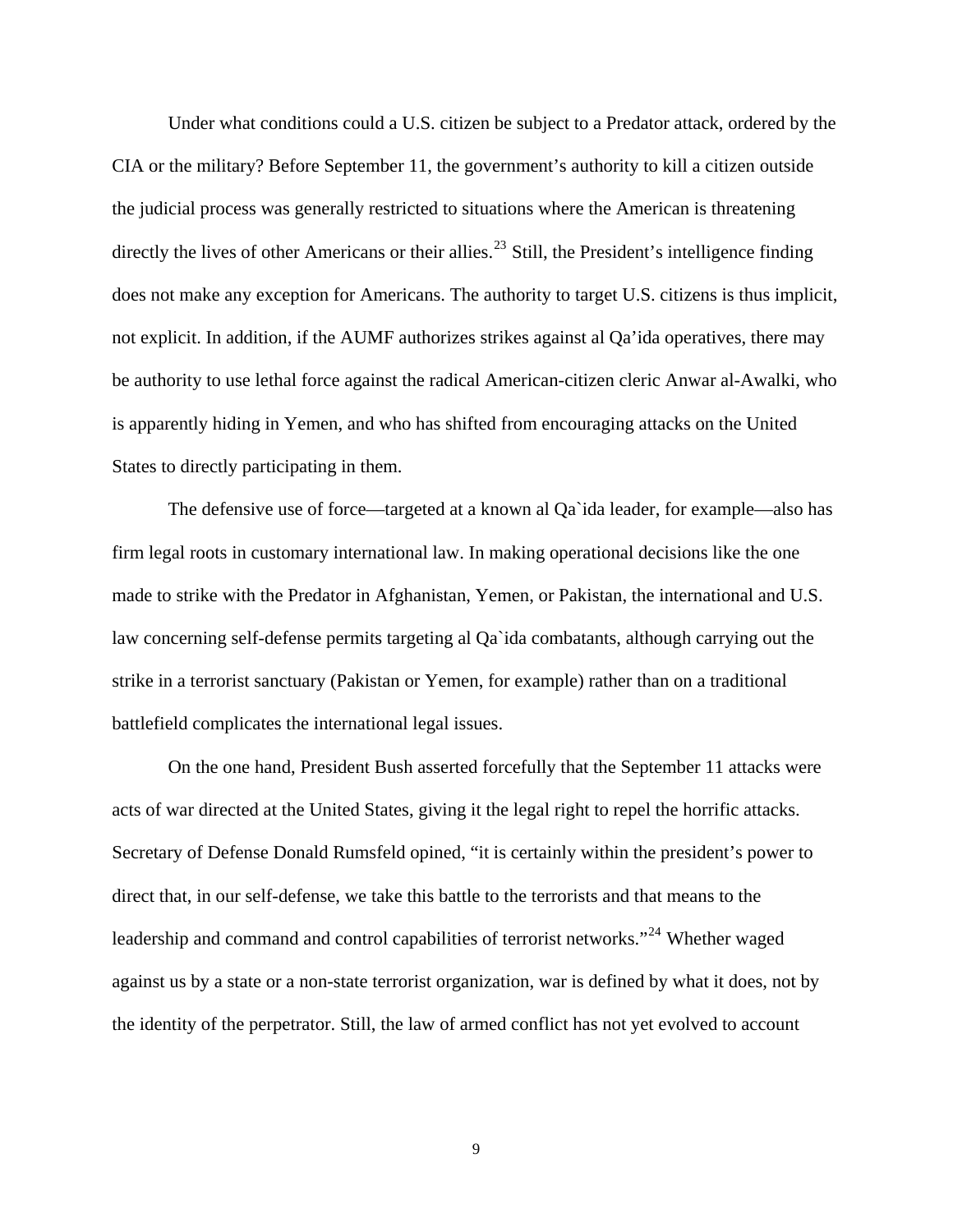adequately for the twilight zone between conventional war and conventional peace, when nations are subject to the continuing threat of terrorist attack.

On the other hand, within this twilight zone of threat from terrorist attacks it is not clear exactly what distinguishes a combatant and, thus, a proper target, from a civilian who may not be targeted. Nor is it known what evidence will suffice that someone who does not wear a uniform and who does not fight for a sovereign state is sufficiently implicated in terrorist activities so as to warrant targeting with lethal force. Clearly someone who is positively identified as an al Qa`ida operative is an enemy combatant, one who may be targeted with lethal force.

Under international humanitarian law, during an armed conflict the selection of individuals for targeted lethal force is lawful if the targets are combatant forces of another nation, a guerilla force, or a terrorist or other organization whose actions pose a threat to the security of the United States. The United States is surely engaged in an armed conflict in Afghanistan, but the absence of sustained fighting over a significant period of time in Yemen means that there is no armed conflict going on there. Pakistan is a closer case. Until sometime in 2009, and the combined campaign of the Pakistani military and the stepped up use of drone attacks by the Obama administration, the conditions in the border region of Pakistan did not likely rise to the level of an armed conflict under the laws of war. By now, however, the conditions on the ground there have changed so dramatically that the laws of armed conflict may apply in Pakistan, in relation to the United States and its use of military force against al Qa'ida or Taliban insurgents.

#### **Conclusion**

Contemporary laws have not kept up with changes in the dynamics of military conflicts. Nowhere is the weakness of the legal regime more glaring than in its treatment of targeted killing. The relevant spheres of authority overlap – the laws of the United States (constitutional,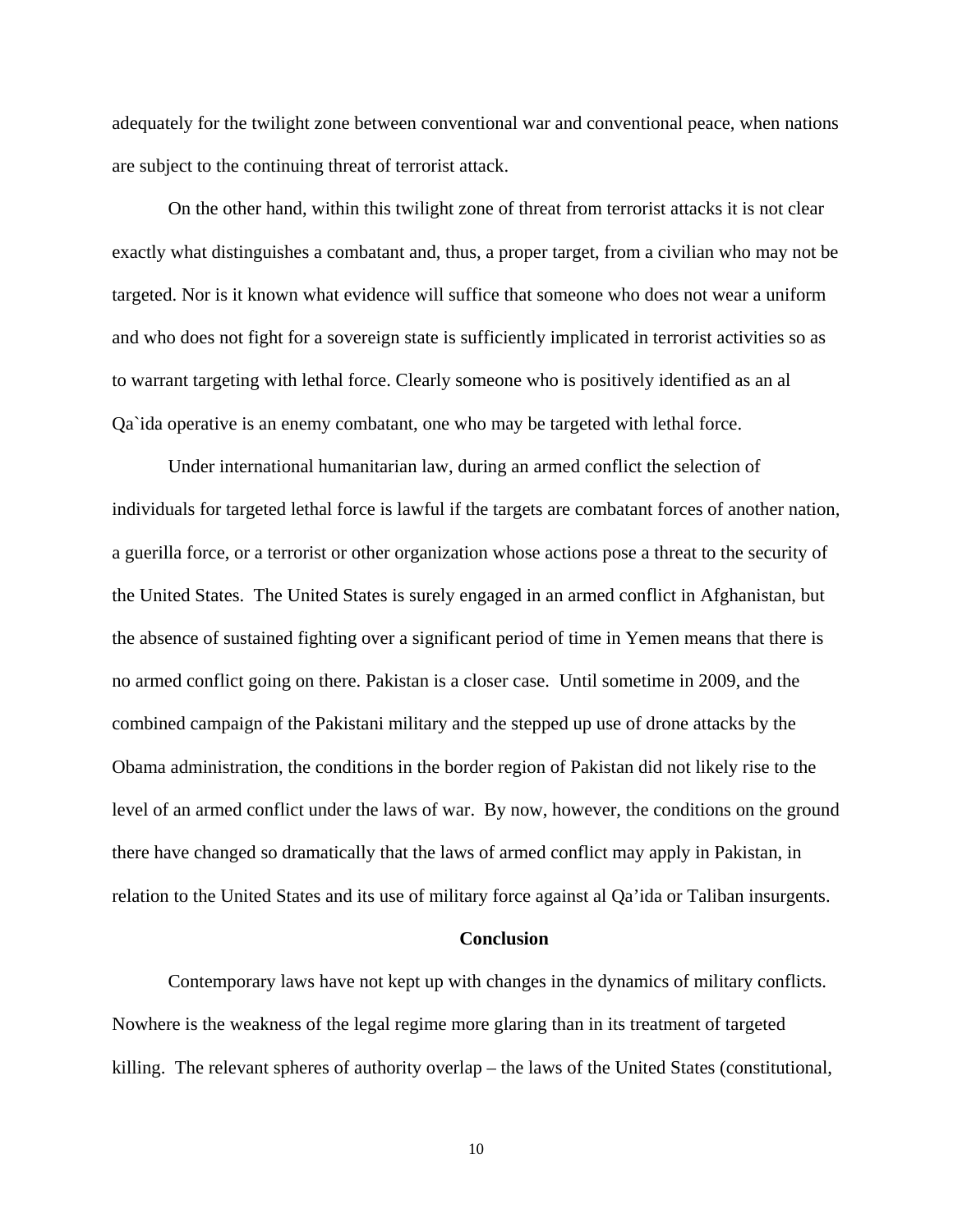<span id="page-10-1"></span>statutory, executive, and customary), international laws (treaty-based and customary), and international humanitarian law (a subset of international law that applies during "armed conflicts"). The relationship of the spheres of authority to one another, and their application as binding law is frought with dispute and contentiousness. In part, the lack of consensus on the legal rules reflects the changing nature of asymmetric warfare. The United States now finds itself engaged in military conflicts with non-state groups, and such conflicts were not the subject of the extensive international framework for warfare negotiated after the World Wars.

These new battlefields require adaptations of old laws, domestic and international laws. My testimony has shown how the legal authority to permit and regulate targeted killing may be found within the existing legal corpus. Admittedly, however, the foundational authorities are not well formed, and there has been little deliberative attention to modernizing the law to reflect the modern battlefield. Congress would do all of us an important favor by devoting attention to articulating policy and legal criteria for the use of force against non-state terrorists.

 $\overline{a}$ 

<span id="page-10-0"></span><sup>&</sup>lt;sup>1</sup> See Seymour Hersh, "King's Ransom," *The New Yorker* (October 10, 2001). Available at [http://www.newyorker.com/fact/content/articles/011022fa\\_FACT1](http://www.newyorker.com/fact/content/articles/011022fa_FACT1).

<sup>2</sup> Michael R. Gordon and Tim Weiner, "A Nation Challenged: The Strategy," *New York Times* (October 16, 2001), A1.

<sup>3</sup> Eric Schmitt, "U.S. Would Use Drones to Attack Iraqi Targets," *New York Times* (November 6, 2002), A16.

<sup>&</sup>lt;sup>4</sup> Gordon and Weiner, "A Nation Challenged"

<sup>&</sup>lt;sup>5</sup> See William C. Banks and Peter Raven-Hansen, "Targeted Killing and Assassination: The U.S. Legal

Framework," 37 U. Richmond L. Rev. 667, 688 (2003).

<sup>6</sup> James Risen, "A Nation Challenged: The Terror Network," *New York Times* (December 13, 2001) at A1.

<sup>7</sup> Thom Shanker and Carlotta Gall, "U.S. Attack on Warlord Aims to Help Interim Leader," *New York Times* (May

<sup>9, 2002).</sup> Available at [http://query.nytimes.com/search/article-](http://query.nytimes.com/search/article-page.html?res=9D04E2D91330F93AA35756C0A9649C8B63)

[page.html?res=9D04E2D91330F93AA35756C0A9649C8B63](http://query.nytimes.com/search/article-page.html?res=9D04E2D91330F93AA35756C0A9649C8B63).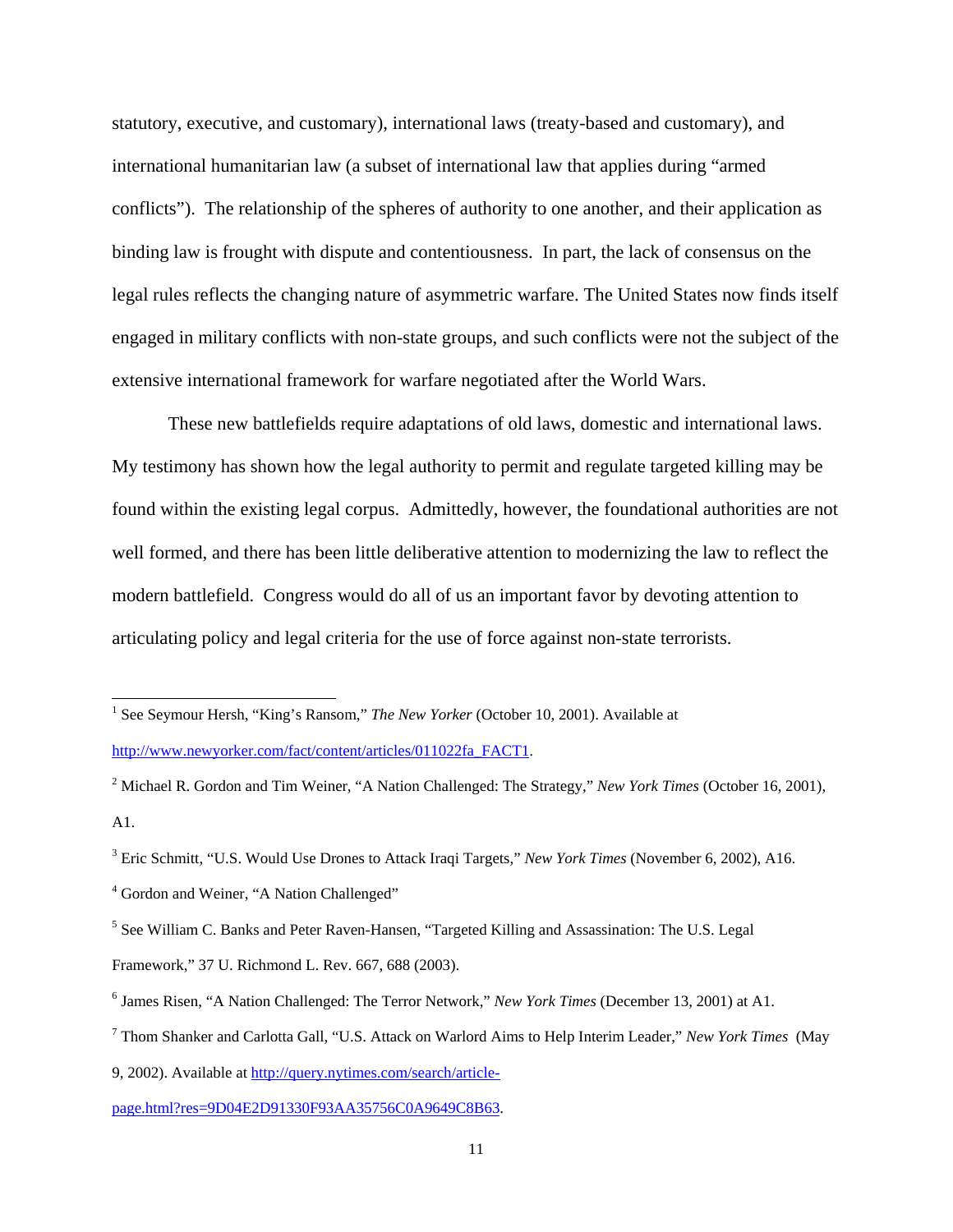8 John J. Lumpkin, "*Al-Qaida Suspects Die in U.S. Missile Strike*," Associated Press (November 5, 2002). Available

at [http://www.timesunion.com/AspStories/story.asp?storyID=68947.](http://www.timesunion.com/AspStories/story.asp?storyID=68947)

<sup>9</sup> "The Obama Administration and International Law," Keynote Speech at the Annual Meeting of the American Society of International Law, Harold Hongju Koh, Legal Adviser, United States Department of State, March 24, 2010,<http://www.state.gov/s/l/releases/remarks/139119.htm>

 $10$  Ibid.

<span id="page-11-0"></span> $\overline{a}$ 

 $11$  Ibid.

 $12$  2 THE RECORDS OF THE FEDERAL CONVENTION OF 1787, at 318 (Max Farrand ed., rev. ed. 1937).

<sup>13</sup> Banks and Raven-Hansen, 37 Richmond L. Rev. at 677-681.

<sup>14</sup> Pub. L. No. 80-253, §102(d)(5), codified as amended at 50 U.S.C. §403-4a(d)(4).

15 James Risen and David Johnston, "Bush Has Widened Authority of C.I.A. to Kill Terrorists," *New York Times*,

(December 15, 2002), available at [http://www.nytimes.com/2002/12/15/international.](http://www.nytimes.com/2002/12/15/international)

16 Gellman, "CIA Weighs 'Targeted Killing' Missions," *Washington Post* (October 28, 2001), A01. Available at <http://www.washingtonpost.com/wp-dyn/articles/A63203-2001Oct27.html>

17 David Johnston and David E. Sanger, "Fatal Strike in Yemen Was Based on Rules Set Out by Bush," *New York Times* (November 6, 2002), A16.

<sup>18</sup> "No funds appropriated under the authority of this or any other Act may be expended by or on behalf of the Central Intelligence Agency for operations in foreign countries, other than activities intended solely for obtaining necessary intelligence, unless and until the President finds that each such operation is important to the national security of the United States and reports, in a timely fashion, a description and scope of such operation to the appropriate committees of the Congress . . . ." Pub. L. No. 93-559, §32, 88 Stat. 1804 (1974). The amendment was a component of reforms in intelligence operations law designed to make U.S. covert operations decisions directly accountable to the decision makers. See Stephen Dycus, William C. Banks, and Peter Raven-Hansen, National Security Law 456-459 (4th ed. 2006).

<sup>19</sup> Banks and Raven-Hansen, "Targeted Killing and Assassination," 713.

20 Pub. L. No. 93-559, §32, 88 Stat. 1804 (1974).

21 Gellman, "CIA Weighs 'Targeted Killing' Missions."

 $22$  Banks and Raven-Hansen, "Targeted Killing and Assassination," text at n.482.